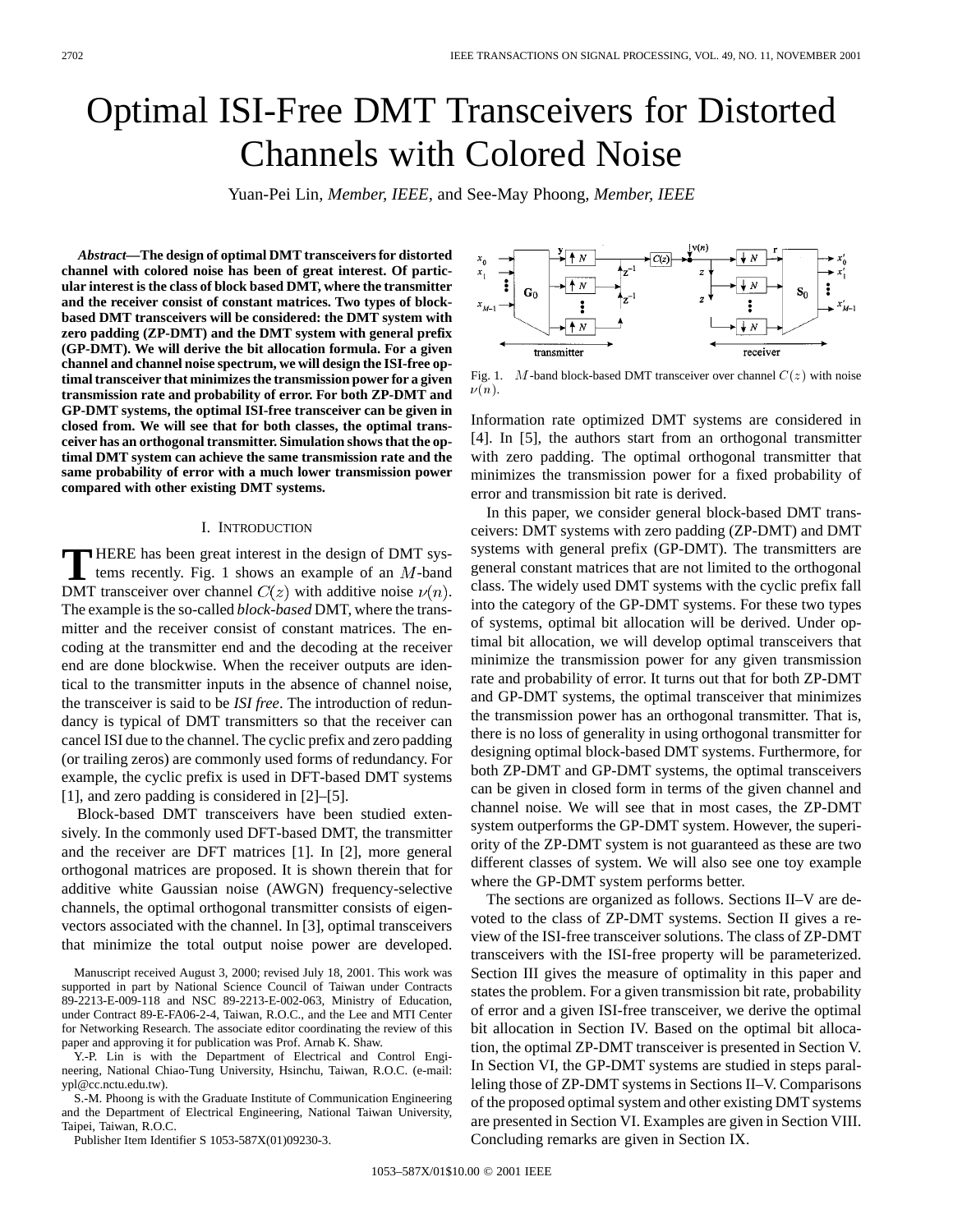## *A. Connection with Subband Coding*

The connection between an  $M$ -band filter bank and an M-band DMT transceiver (or transmultiplexer) has been well-known [6]–[9]. When the analysis and synthesis banks of a perfect reconstruction filterbank are interchanged, the new structure becomes a DMT transceiver. The  $M$ -band DMT system is often considered to be the dual of an  $M$ -band subband coder; the block-based DMT system can be considered the dual of the transform coder. In subband coding, we know that optimal orthogonal transform coder is as good as any biorthogonal transform coder [10]. However, the design problem of subband coders is different from that of DMT transceivers. The analysis for subband coding does not carry through for DMT systems in general.

The DMT systems obtained from interchanging the analysis and synthesis banks have interpolation ratio  $N = M$ , and there is no redundancy in the transmitter output. When the channel  $P(z)$  is a delay, the M-band DMT transceiver is ISI free if the corresponding filterbank has perfect reconstruction [6]. However, when the channel is not a delay, the perfect reconstruction property of the filterbank no longer translates to the ISI-free property of DMT transceivers. It has been shown that with  $N = M$ , ISI-free solutions can only be obtained with IIR transceivers. The IIR filters are unstable if the channel does not have minimum phase [11].

In practical designs of DMT systems, unlike in transform coding, the interpolation ratio  $N$  is larger than  $M$  to enable ISI cancellation. For the two classes of block based transceivers considered in this paper (the GP-DMT and ZP-DMT systems), we cannot draw an analogy to the design problem of subband coders. Despite the differences in the designs of optimal subband coders and DMT transceivers, it turns out that the results we will show in this paper are similar to those of optimal transform coding. For both GP-DMT and ZP-DMT systems, orthogonal transmitters are as good as any transmitter.

## *B. Notations*

- 1) Boldfaced lower-case letters are used to represent vectors, and boldfaced upper-case letters are reserved for matrices. The notation  $A<sup>T</sup>$  represents the transpose of  $A$ .
- 2) The function  $\mathcal{E}[y]$  denotes the expected value of the random variable  $y$ .
- 3) The notation  $I_M$  is used to represent the  $M \times M$  identity matrix. The subscript is omitted whenever the size is clear from the context.
- 4) The notation  $J_M$  is used to represent the  $M \times M$  reversal matrix. For example, for  $M = 3$

$$
\mathbf{J}_3 = \begin{pmatrix} 0 & 0 & 1 \\ 0 & 1 & 0 \\ 1 & 0 & 0 \end{pmatrix}
$$

# II. ISI-FREE BLOCK-BASED DMT WITH ZERO PADDING [3], [4]

Consider Fig. 1, where an  $M$ -band block-based DMT system is shown. Usually, the channel is modeled as an LTI filter  $C(z)$ with additive noise  $\nu(n)$ . Assume that  $\nu(n)$  is a zero-mean wide sense stationary random process and that  $C(z)$  is an FIR filter of order  $L$ . In some applications, e.g., DSL, where the channel has a very long impulse response, typically, an equalizer is used to shorten the impulse response to an FIR filter with a small order.

For block-based DMT systems, the length of redundant samples is chosen to be  $L$  so that the receiver can remove ISI due to  $C(z)$ , and decoding can be performed blockwise. Therefore, the interpolation ratio N is  $N = M + L$ . In the case of zero padding (ZP-DMT), the transmitter and receiver are of the form

$$
\mathbf{G}_0 = \begin{pmatrix} \mathbf{G} \\ \mathbf{0} \end{pmatrix}, \text{ and } \mathbf{S}_0 = \mathbf{S}
$$

where G is of dimensions  $M$  by  $M$ , the bottom matrix 0 is of dimensions  $L$  by  $M$ , and  $S$  is an  $M$  by  $N$  constant matrix. The system is ISI free if  $x'_k(n) = x_k(n)$ , for  $k = 0, 1, \dots M - 1$ , in the absence of channel noise. Due to the padded  $L$  zeros, there is no overlapping between adjacent blocks. Processing is performed on a block-by-block basis; the dependence on  $n$  will be omitted.

With the assumption that the channel  $C(z)$  is an FIR filter of order  $L$ , we can write

$$
C(z) = c_0 + c_1 z^{-1} + \dots + c_L z^{-L}
$$

with nonzero  $c_0$  and  $c_L$ . The received vector **r** shown in Fig. 1 can be given in terms of the transmitted vector as  $\mathbf{r} = \mathbf{C}(y_0 \ y_1 \ \cdots \ y_{M-1})^T$ , where  $y_k$  denotes the kth element of y, and C is an  $N$  by  $M$  lower triangular Toeplitz matrix given by

|       | $c_0$          |                         | 0     | 0     |  |
|-------|----------------|-------------------------|-------|-------|--|
|       | $c_1$          | $c_0$                   |       | 0     |  |
|       |                |                         |       |       |  |
|       | $c_L$          |                         |       | 0     |  |
| $C =$ | $\overline{0}$ | $\frac{c_{L-1}}{c_{L}}$ |       | 0     |  |
|       |                |                         |       |       |  |
|       | 0              | U                       | $c_L$ | $c_0$ |  |
|       |                |                         |       |       |  |
|       |                |                         | 0     | Cт,   |  |

Fig. 1 can be redrawn as Fig. 2 using the matrix representation of the channel. The  $N \times 1$  vector  $\nu$  shown in Fig. 2 is the blocked version of the scalar noise process  $\nu(n)$ .

The ZP-DMT transceivers with an ISI-free property can be parameterized using the matrix representation. Applying the singular value decomposition (SVD), we can express  $C$  as

$$
C = \underbrace{(U_0 \ U_1)}_{U} \left(\begin{array}{c} \Lambda \\ 0 \end{array}\right) V = U \left(\begin{array}{c} \Lambda \\ 0 \end{array}\right) V \tag{1}
$$

where  $U$  and  $V$  are orthonormal matrices of dimensions, respectively,  $N \times N$  and  $M \times M$ , and  $\Lambda$  is an  $M \times M$  diagonal matrix. The column vectors of  $U$  are the eigenvectors of the  $N \times N$  matrix  $CC<sup>T</sup>$ , and the column vectors of  $V<sup>T</sup>$  are the eigenvectors of the  $M \times M$  matrix  $C<sup>T</sup>C$ . The diagonal elements of  $\Lambda$  are the eigenvalues of C<sup>T</sup>C. As C has full rank M, the matrix  $\Lambda$  is nonsingular. From Fig. 2, we see that the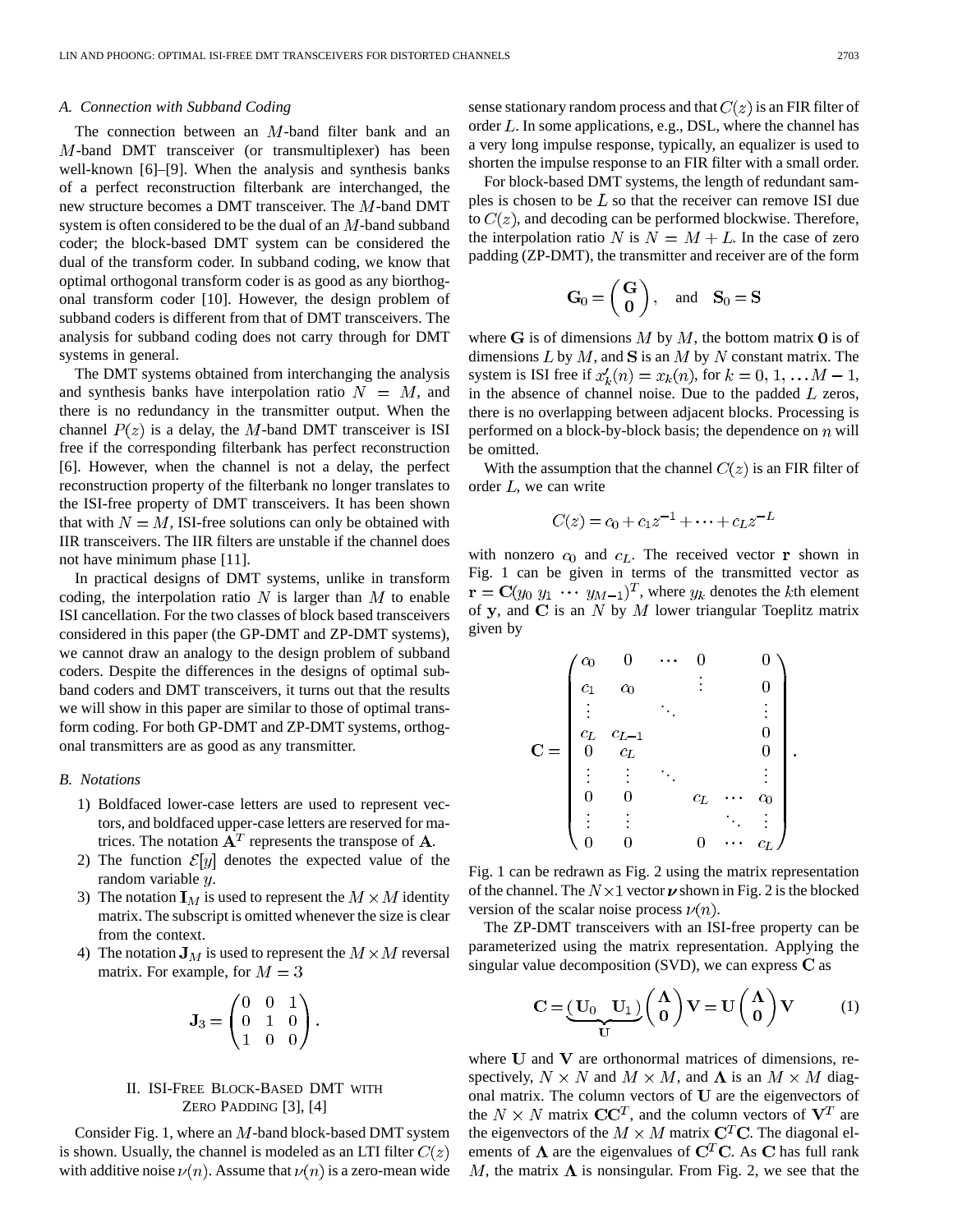

Fig. 2. Matrix representation of DMT systems with zero padding.

overall DMT system is  $T = \text{SCG}$ . The ISI-free condition becomes  $SCG = I_M$ . Since G is M by M, the ISI-free condition implies that  $G$  is nonsingular. Premultiplying the above equation by G and post-multiplying by  $G^{-1}$ , we get  $(GS)C = I_M$ . This means that  $\text{GS}$  is a left inverse of C, which is of dimensions  $N \times M$ , and its left inverses are not unique. Therefore, we can write  $S = G^{-1}B$ , where B is any left inverse of C (i.e.,  $BC = I_M$ ). Using the SVD of C as in (1), its left inverse B can be expressed as

$$
\mathbf{B} = \mathbf{V}^T \mathbf{\Lambda}^{-1} [\mathbf{I} \; \mathbf{A}] \mathbf{U}^T
$$

where **A** is an arbitrary  $M \times L$  matrix. Summarizing the results, we have the following theorem.

*Theorem 1—Parameterization of ZP-DMT Systems[3], [4]:* The block-based DMT system with zero padding in Fig. 1 is ISI free if and only if the zero-padded transceiver satisfies the following.

- i) G is an  $M \times M$  nonsingular matrix.
- ii)  $S = G^{-1}B$ , where  $B = V^{T}\Lambda^{-1}[I \t A]U^{T}$ , for an arbitrary  $M \times L$  matrix **A**. The matrices **U**, **V**, and **A** are as in the SVD of  $C$  in (1).

In the above formulation, U, V, and  $\Lambda$  are determined by the channel matrix  $C$ . After the ISI-free condition is imposed, the parameters left in the transceiver design are the nonsingular matrix G and the  $M \times L$  matrix A, which is completely arbitrary. The development in Sections III–V will be based on the ISI-free transceiver described in Theorem 1.

## III. PROBLEM FORMULATION

In this paper, we assume that the inputs  $x_k$  are PAM symbols of  $b_k$  bits. Without much loss of generality, we further assume that  $x_k$  have zero mean and that they are uncorrelated with each other. That is

$$
\mathcal{E}[x_k x_m] = \sigma_{x_k}^2 \delta(k - m).
$$

This can always be obtained with proper interleaving. The average bit rate per symbol in this case becomes

$$
b = \frac{1}{M} \sum_{k=0}^{M-1} b_k.
$$

The actual transmission rate is  $R_b = (M/N) b$  bits per sample due to zero padding.

The transmission power  $P$  is the average energy of the vector  $\mathbf{y} = (y_0 \ y_1 \ \cdots \ y_{N-1})^T$ , as shown in Fig. 1

$$
P = \frac{1}{N} \sum_{k=0}^{M-1} \sigma_{y_k}^2
$$

The summation has only  $M$  terms as the last  $L$  elements of  $y$ are the padded zeros. As the inputs  $x_k$  are uncorrelated and have zero mean,  $\sigma_{y_k}^2$  is given by

$$
\sigma_{y_k}^2 = \sum_{n=0}^{M-1} [\mathbf{G}]_{kn}^2 \sigma_{x_n}^2.
$$

Using this expression, we can write the transmission power as

$$
P = \frac{1}{N} \sum_{n=0}^{M-1} \sigma_{x_n}^2 \left[ \sum_{k=0}^{M-1} [\mathbf{G}]_{kn}^2 \right].
$$

Define  $||\mathbf{g}_k||_2^2 = \sum_{\ell=0}^{M-1} [\mathbf{G}]_{\ell k}^2$  as the energy of the *k*th column of G. The transmission power can be written as

$$
P = \frac{1}{N} \sum_{k=0}^{M-1} \sigma_{x_k}^2 ||\mathbf{g}_k||_2^2.
$$
 (2)

Note that the quantity  $\sigma_{x_k}^2 ||g_k||_2^2$  is the transmission power due to the kth band. Under the ISI-free condition, for a fixed bit rate and a fixed probability of error  $P_e$ , we will find the ZP-DMT transceiver that minimizes the transmission power. The optimization process involves two steps. We will show in Section IV that the bits  $b_k$  can be optimally allocated to minimize the transmission power for any given transceiver. Under the optimal bit allocation, the optimal ZP-DMT transceiver will then be derived in Section V.

### IV. OPTIMAL BIT ALLOCATION

For a given transceiver, a fixed probability of error  $P_e$ , and the average bit rate per input symbol  $b$ , we present the optimal bit allocation  ${b_k}_{k=0}^{M-1}$  with  $b = (1/M) \sum_{k=0}^{M-1} b_k$  such that the transmission power in (2) is minimized.

At the receiver end, the output of the kth band is  $x'_k = x_k + e_k$ , where  $e_k$  comes entirely from channel noise as the transceiver achieves zero ISI. Define the  $M \times 1$  output noise vector as  $e =$  $(e_0 \, e_1 \, \cdots \, e_{M-1})^T$ ; then

$$
e = S\nu = G^{-1}B\nu.
$$

Assuming the PAM symbols of the kth band carry  $b_k$  bits, the probability of error for the  $k$ th band is given by [12]

$$
P_e(k) = 2(1 - 2^{-b_k})Q\left(\sqrt{\frac{3\sigma_{x_k}^2}{(2^{2b_k} - 1)\sigma_{e_k}^2}}\right)
$$

where

$$
Q(\tau) = \frac{1}{\sqrt{2\pi}} \int_{\tau}^{\infty} e^{-t^2/2} dt, \qquad \tau \ge 0.
$$

For a fixed probability of error  $P_e$  across all bands, we need to have  $P_e(0) = P_e(1) = \cdots = P_e(M-1) = P_e$ . Under the high bit rate assumption  $2^{b_k} - 1 \approx 2^{b_k}$ , we can see that  $\sigma_{n_k}^2$  and satisfy

$$
2Q\left(\sqrt{\frac{3\sigma_{x_k}^2}{2^{2b_k}\sigma_{e_k}^2}}\right)=P_e
$$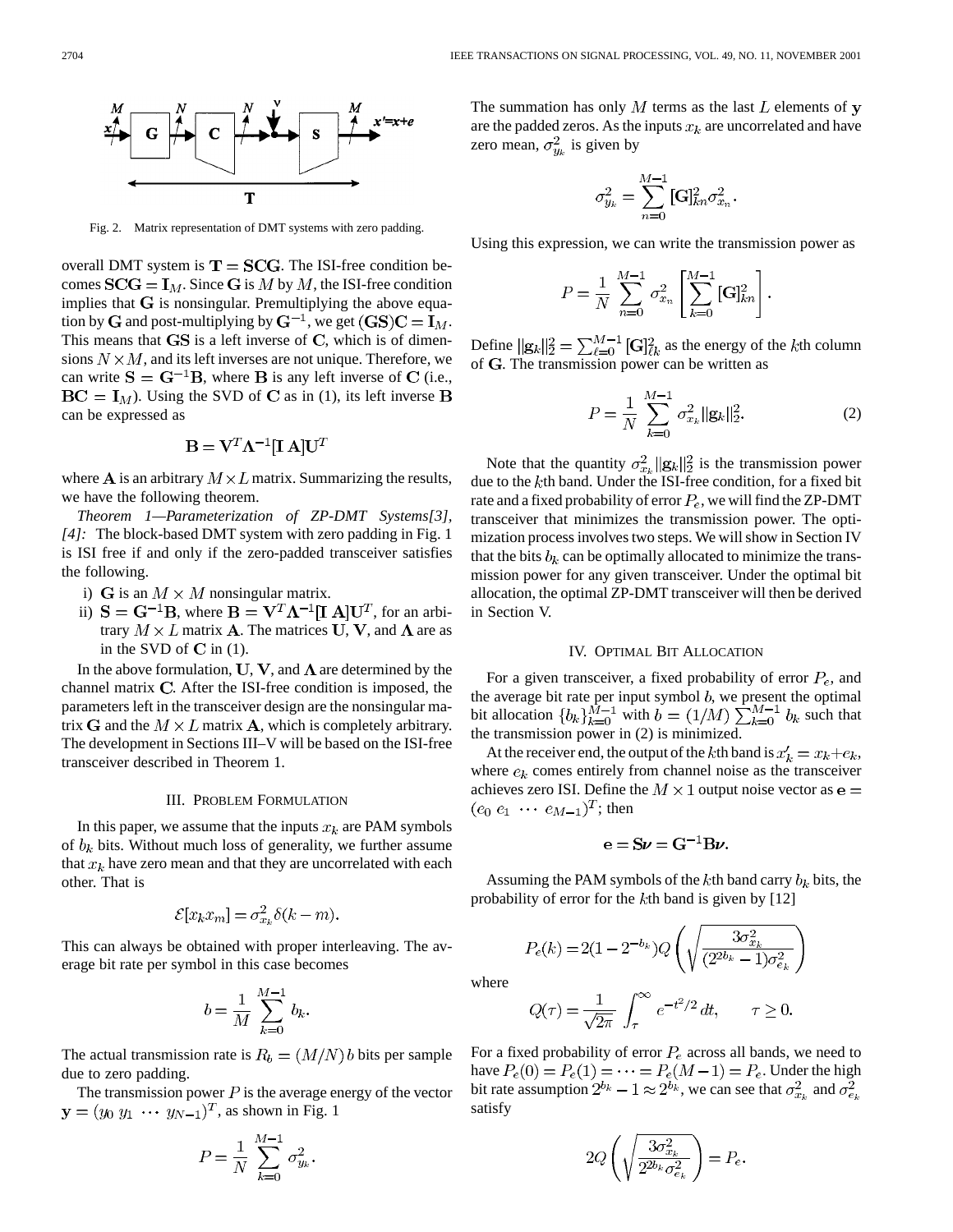We can rearrange the above equation as

$$
\sigma_{x_k}^2 = c2^{2b_k} \sigma_{e_k}^2
$$
, where  $c = \frac{1}{3} (Q^{-1} \{P_e/2\})^2$ . (3)

For the fixed probability of error, the transmission power in (2) becomes

$$
P = \frac{c}{N} \sum_{k=0}^{M-1} 2^{2b_k} \sigma_{e_k}^2 ||\mathbf{g}_k||_2^2.
$$

Applying the arithmetic mean-geometric mean inequality, we obtain

$$
P \ge \frac{cM}{N} 2^{2b} \prod_{k=0}^{M-1} \left( \sigma_{e_k}^2 ||\mathbf{g}_k||_2^2 \right)^{1/M} \triangleq P_{opt, bit}.
$$
 (4)

The equality holds if and only if  $2^{2b_k} \sigma_{e_k}^2 ||\mathbf{g}_k||_2^2$  are the same for . Notice that  $P_{opt, bit}$  depends only on and  $\sigma_{e_k}^2 ||\mathbf{g}_k||_2^2$ , where  $\sigma_{e_k}^2$  is determined once the receiver is known, and  $||g_k||_2^2$  is determined once the transmitter is given. Therefore, when the transceiver is given and average bit rate per symbol b is fixed,  $P_{opt, bit}$  is the lower bound of the transmission power independent of the bit allocation  ${b_k}_{k=0}^{M-1}$ . The lower bound  $P_{opt, bit}$  is achieved if and only if bits are allocated such that  $2^{2b_k} \sigma_{e_k}^2 ||\mathbf{g}_k||_2^2$  are equalized. Solving for the optimal  $b_k$ , we have

$$
b_k = b - \log_2 (\sigma_{e_k} ||\mathbf{g}_k||_2) + \frac{1}{M} \log_2 \left( \prod_{\ell=0}^{M-1} \sigma_{e_\ell} ||\mathbf{g}_\ell||_2 \right). \tag{5}
$$

*Remarks:*

- 1) The optimal bit allocation equalizes the terms  $2^{2b_k}\sigma_{e_k}^2\|\mathbf{g}_k\|_2^2$ . From (3), this means that the transmission power contributed from each band is the same.
- 2) If the transmitting vectors  $g_k$  have equal energy (i.e.,  $||g_0||_2 = ||g_1||_2 = \cdots = ||g_{M-1}||_2$ , then the symbol variances  $\sigma_{x_k}^2$  are also equalized. In this case, we can see from (3) that more bits are assigned to bands where  $\sigma_{e_k}^2$ is small and fewer bits where  $\sigma_{e_k}^2$  is large. This is similar to the bit allocation in water filling scheme. More bits are transmitted in less noisy bands.

### V. OPTIMAL ZP-DMT TRANSCEIVERS

From the previous derivation, we know that the transceiver in Theorem 1 renders the received signal ISI free for all possible choices of nonsingular G and an arbitrary  $M \times L$  matrix A. Under optimal bit allocation, the power lower bound  $P_{opt, bit}$ depends on the choice of the transceiver. Next, we will show how to choose **G** and **A** so that  $P_{opt, bit}$  is minimized. For a given  $A$ , we will derive the optimal  $G$ , based on which  $A$  is optimized.

*Optimal* **G**: We first express the quantity  $P_{opt, bit}$  in (4) in terms of G. The energy of the kth column of G is  $||g_k||_2^2 =$  $[\mathbf{G}^T\mathbf{G}]_{kk}$ . Letting  $\mathbf{q} = \mathbf{B}\boldsymbol{\nu}$ , then  $\mathbf{e} = \mathbf{G}^{-1}\mathbf{q}$ . The  $M \times M$ autocorrelation matrix  $\mathbf{R}_{e}$  of the noise vector **e** is given by  $R_e = SR_{\nu}S^T = G^{-1}R_qG^{-T}$ , where  $R_q$  is the autocorrelation matrix of the vector q. The output noise  $\sigma_{e_k}^2$  of the kth band is equal to  $[\mathbf{R}_e]_{kk}$  or  $[\mathbf{G}^{-1}\mathbf{R}_q\mathbf{G}^{-T}]_{kk}$ . Therefore, (4) can be rewritten as

$$
P_{opt, bit} = c \frac{M}{N} 2^{2b} \left( \prod_{k=0}^{M-1} [\mathbf{G}^T \mathbf{G}]_{kk} [\mathbf{G}^{-1} \mathbf{R}_q \mathbf{G}^{-T}]_{kk} \right)^{1/M}.
$$

The Hadamard inequality for an  $M \times M$  positive definite matrix  $\bf{P}$  states that [13]

 $\overline{I}$ 

$$
\prod_{k=0}^{M-1} [\mathbf{P}]_{kk} \ge \det(\mathbf{P})
$$

with equality if and only if  $P$  is a diagonal matrix. Using this inequality, we have

$$
P_{opt, bit} \ge c \frac{M}{N} 2^{2b} \left( \det\left(\mathbf{G}^T \mathbf{G}\right) \det\left(\mathbf{G}^{-1} \mathbf{R}_q \mathbf{G}^{-T}\right) \right)^{1/M}
$$

$$
= c \frac{M}{N} 2^{2b} \left( \det \mathbf{R}_q \right)^{1/M} \stackrel{\Delta}{=} P_{opt, bit, \mathbf{G}}.
$$
 (6)

The equality holds if and only if i)  $G<sup>T</sup>G$  is diagonal and ii)  $\mathbf{G}^{-1}\mathbf{R}_{q}\mathbf{G}^{-T}$  is diagonal. The lower bound  $P_{opt, bit, G}$  does not depend on the transmitter  $G$ , and it is achieved if and only if G satisfy both conditions i) and ii). The first condition means that  $G$  is an orthogonal matrix. The second condition means that  $G^{-1}$  decorrelates the noise vector q. Let the Schur decomposition of  $\mathbf{R}_q$  be

$$
\mathbf{R}_q = \mathbf{Q} \Sigma \mathbf{Q}^T.
$$

Combining conditions i) and ii), we see that  $G$  is an orthogonal matrix of the form  $G = QD$ , where D is a diagonal nonsingular matrix. Since  $G = QD$  achieves the lower bound for any nonsingular D, without loss of generality, we can choose  $D = I$ , and

 $\mathbf{G} = \mathbf{Q}$ , and  $\mathbf{S} = \mathbf{Q}^T \mathbf{B}$ 

where

$$
\mathbf{B} = \mathbf{V}^T \mathbf{\Lambda}^{-1} [\mathbf{I} \ \mathbf{A}] \mathbf{U}^T. \tag{7}
$$

*Remark:* To understand the effect of nonidentity D, we let  $D' = diag(d_0 \ 1 \ \cdots \ 1)$ . At the transmitting side,  $||\mathbf{g}'_0||_2^2 = d_0^2 ||\mathbf{g}_0||_2^2$ , and at the receiving end,  $\sigma_{e'_0}^2 = \sigma_{e_0}^2 / d_0^2$ . As the product  $\sigma_{e'}^2 ||g_0'||_2^2 = \sigma_{e_0}^2 ||g_0||_2^2$  remains the same, bit allocation remains the same. It follows from (3) that  $\sigma_{x'}^2 = \sigma_{x_0}^2/d_0^2$ ; the transmission power  $||g'_0||_2^2 \sigma_{x'_0}^2$  due to the 0th band remains the same.

*Optimal*  $\bf{A}$ : From (6), we see that given any  $\bf{A}$ , the achievable lower bound is  $P_{opt, bit, \mathbf{G}} = c(M/N) 2^{2b} (\det \mathbf{R}_q)^{1/M}$ . The matrix **A** should be chosen such that  $\det(\mathbf{R}_q)$  is minimized. Using the facts that  $\mathbf{R}_q = \mathbf{B} \mathbf{R}_{\nu} \mathbf{B}^T$  and  $\mathbf{B} = \mathbf{V}^T \mathbf{\Lambda}^{-1} [\mathbf{I} \; \mathbf{A}] \mathbf{U}^T$ , we get

$$
\det(\mathbf{R}_q) = \det\left(\mathbf{V}^T \mathbf{\Lambda}^{-1} [\mathbf{I} \; \mathbf{A}] \mathbf{U}^T \mathbf{R}_{\nu} \mathbf{U} \begin{pmatrix} \mathbf{I} \\ \mathbf{A}^T \end{pmatrix} \mathbf{\Lambda}^{-1} \mathbf{V} \right).
$$

Since V is orthonormal and  $\det(V) = 1$ , we can simplify the above expression to

$$
\det(\mathbf{R}_q) = \det(\mathbf{\Lambda}^{-2}) \det\left(\begin{bmatrix} \mathbf{I} \ \mathbf{A} \end{bmatrix} \mathbf{U}^T \mathbf{R}_{\nu} \mathbf{U} \begin{bmatrix} \mathbf{I} \\ \mathbf{A}^T \end{bmatrix}\right). \tag{8}
$$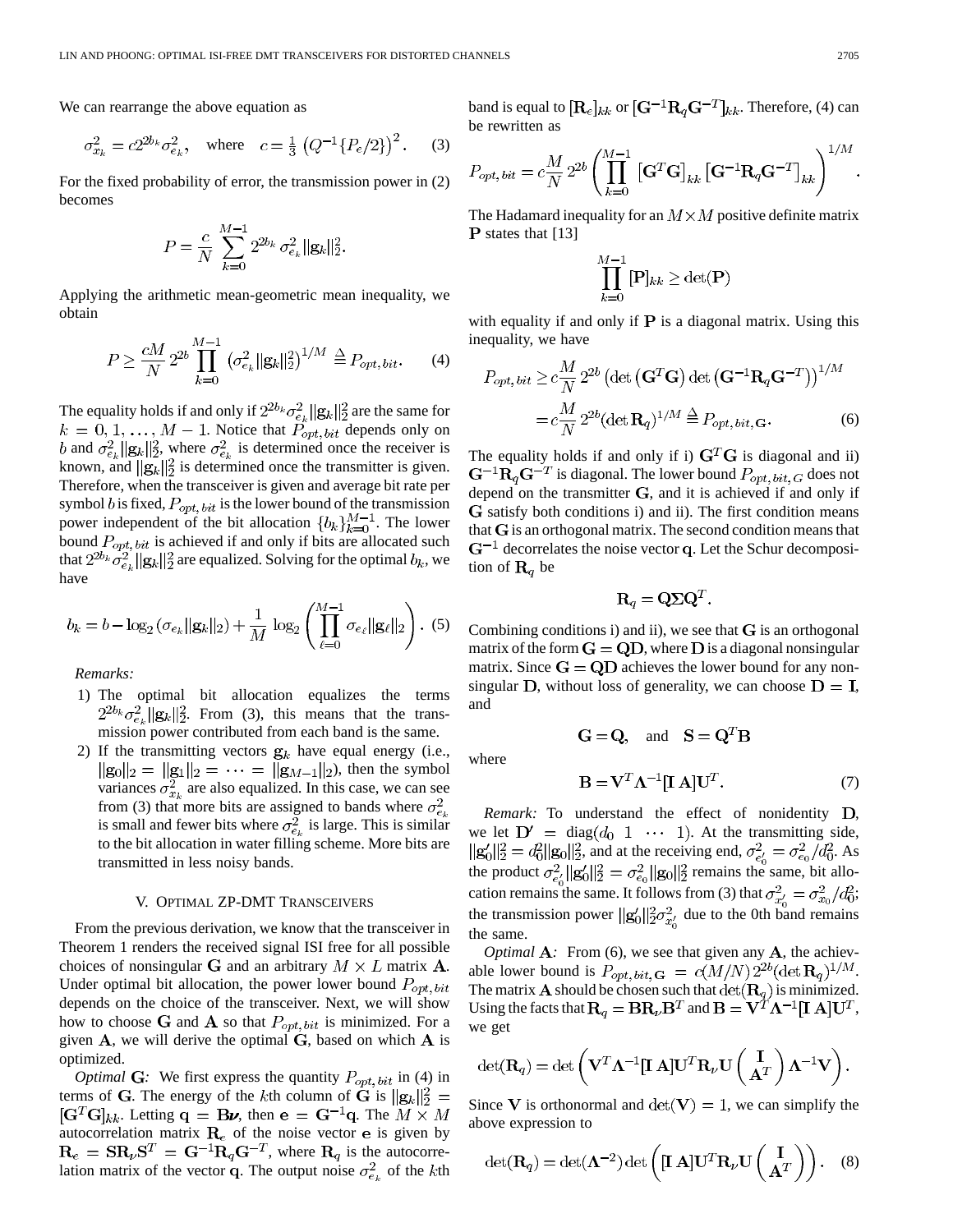

Fig. 3. Receiver in the form of  $S = Q^T V^T \Lambda^{-1} [I \t A] U^T$  for the derivation of an optimal A.

Note that  $\Lambda$ , U, and  $R_{\nu}$  are fixed once the channel and input noise are given. Thus, the optimal  $\bf{A}$  is such that  $\det([\mathbf{I} \; \mathbf{A}] \mathbf{U}^T \mathbf{R}_{\nu} \mathbf{U}]\mathbf{I} \mathbf{A}]^T$  is minimized. In the following, we will derive a closed-form expression for such an optimal A.

For the convenience of explanation, we draw the receiver in the form of (7) as in Fig. 3, where  $U_0$  and  $U_1$  are submatrices of U, as in (1). The vectors  $\mu_0$  and  $\mu_1$  in Fig. 3 are given by

$$
\boldsymbol{\mu} = \begin{pmatrix} \boldsymbol{\mu}_0 \\ \boldsymbol{\mu}_1 \end{pmatrix} = \begin{pmatrix} \mathbf{U}_0^T \boldsymbol{\nu} \\ \mathbf{U}_1^T \boldsymbol{\nu} \end{pmatrix} = \mathbf{U}^T \boldsymbol{\nu}.
$$
 (9)

Define the vectors  $\boldsymbol{\theta}$ ,  $\boldsymbol{\theta}_0$ , and  $\boldsymbol{\theta}_1$  as

$$
\boldsymbol{\theta} = \begin{pmatrix} \boldsymbol{\theta}_0 \\ \boldsymbol{\theta}_1 \end{pmatrix} = \begin{pmatrix} \mathbf{I}_M & \mathbf{A} \\ \mathbf{0} & \mathbf{I}_L \end{pmatrix} \begin{pmatrix} \boldsymbol{\mu}_0 \\ \boldsymbol{\mu}_1 \end{pmatrix} = \begin{pmatrix} \boldsymbol{\mu}_0 + \mathbf{A}\boldsymbol{\mu}_1 \\ \boldsymbol{\mu}_1 \end{pmatrix}.
$$
 (10)

The vector  $\theta_0$  is as illustrated in Fig. 3. Let  $\mathbf{R}_{\theta}$ ,  $\mathbf{R}_{\theta_0}$ , and  $\mathbf{R}_{\theta_1}$  be the autocorrelation matrices of  $\theta$ ,  $\theta$ <sub>0</sub>, and  $\theta$ <sub>1</sub> respectively. These matrices are related as

$$
\mathbf{R}_{\theta} = \begin{pmatrix} \mathbf{R}_{\theta_0} & \mathbf{R}_{\theta_{01}} \\ \mathbf{R}_{\theta_{01}}^T & \mathbf{R}_{\theta_1} \end{pmatrix}
$$

where  $\mathbf{R}_{\theta_{01}} = \mathcal{E}[\mathbf{\theta}_0 \mathbf{\theta}_1^T]$ . Using (9) and (10), it is not difficult to see that

$$
\mathbf{R}_{\theta_0} = [\mathbf{I} \; \mathbf{A}] \mathbf{U}^T \mathbf{R}_{\nu} \mathbf{U} [\mathbf{I} \; \mathbf{A}]^T.
$$

Therefore, the optimal **A** should be such that  $\det(\mathbf{R}_{\theta_0})$  is minimized.

Using the Fischer's inequality for positive definite matrices and its extension given in the Appendix, we have

$$
\det(\mathbf{R}_{\theta_0}) \geq \frac{\det(\mathbf{R}_{\theta})}{\det(\mathbf{R}_{\theta_1})}
$$

with equality if and only if  $\mathbf{R}_{\theta_{01}} = 0$ . Using (9) and (10), we have  $\det(\mathbf{R}_{\theta}) = \det(\mathbf{R}_{\mu}) = \det(\mathbf{R}_{\nu})$  and  $\det(\mathbf{R}_{\theta_1}) =$  $\det(\mathbf{R}_{\mu_1})$ . Using these relations, the above equation can be expressed as

$$
\det(\mathbf{R}_{\theta_0}) \geq \frac{\det(\mathbf{R}_{\nu})}{\det(\mathbf{R}_{\mu_1})}.
$$

Note that the lower bound is independent of  $A$ . Moreover, this lower bound can be obtained if and only if  $A$  is chosen such that

$$
\mathbf{R}_{\theta_{01}} = \mathcal{E}\left[ (\boldsymbol{\mu}_0 + \mathbf{A}\boldsymbol{\mu}_1) \boldsymbol{\mu}_1^T \right] = \mathbf{0}.
$$

Solving the above equation, the optimal  $A$  is uniquely given by

$$
\mathbf{A} = -\mathbf{U}_0^T \mathbf{R}_{\nu} \mathbf{U}_1 \left( \mathbf{U}_1^T \mathbf{R}_{\nu} \mathbf{U}_1 \right)^{-1} . \tag{11}
$$

Summarizing the results, we have theorem.

*Theorem 2:* The optimal  $\bf{A}$  that minimizes  $\det([\bf{IA}]$  $\mathbf{U}^T \mathbf{R}_{\nu} \mathbf{U} [\mathbf{I} \; \mathbf{A}]^T$  is such that  $\mathcal{E}[(\mu_0 + \mathbf{A}\mu_1)\mu_1^T] = 0$ , where  $\mu_0$  and  $\mu_1$  are given in (9). Equivalently, **A** is given uniquely by (11). Furthermore, the minimum is given by

$$
\det(\mathbf{R}_{\nu})/\det(\mathbf{U}_1^T\mathbf{R}_{\nu}\mathbf{U}_1).
$$

*Remarks:*

- Theorem 2 states that A should be chosen such that  $\mathcal{E}[(\mu_0 + A\mu_1)\mu_1^T] = 0$ . This implies that the optimal solution of **A** is the optimal estimator of  $\mu_0$ , given the observation of  $-\mu_1$ .
- The solution of  $A$  in (11) minimizes not only  $\det(\mathbf{R}_{q}) = \det(\mathbf{R}_{e})$  but the total output noise power given by  $\sum_{k=0}^{M-1} \sigma_{e_k}^2$  or  $trace(\mathbf{R}_e)$  as well. To see this, we consider Fig. 3. Since the vectors  $e$  and  $\tau$  are related through the orthonormal matrix  $\mathbf{Q}^T \mathbf{V}^T$ , which preserves traces, we have  $trace(\mathbf{R}_{\tau}) = trace(\mathbf{R}_{e})$ . On the other hand,  $[\mathbf{R}_{\tau}]_{kk} = [\mathbf{R}_{\theta_0}]_{kk} / [\mathbf{\Lambda}]_{kk}^2$ , and minimization of  $trace(\mathbf{R}_{\tau})$  can be achieved if each term  $[\mathbf{R}_{\theta_0}]_{kk}$  can be individually minimized. Notice that  $\theta = \mu_0 + A\mu_1$ . Upon invoking the orthogonality principle,  $A$  should be chosen as the optimal estimator of  $\mu_0$  based on the observation  $\mu_1$ . Therefore, the solution of **A** given in (11) is also optimal for minimizing the total output noise  $trace(\mathbf{R}_{e}).$

We can summarize our results as follows:

*Theorem 3 :* Consider the  $M$ -Band ZP-DMT System in Fig. 2. Assume that the inputs are PAM symbols of  $b_k$  bits. For any fixed probability of error  $P_e$  and any fixed transmission bit rate per symbol  $b$ , the transceiver is ISI free and minimizes the transmission power  $P$  in (2) if and only if the following are true.

- i) The matrix **A** is given by  $A = -U_0^T R_\nu U_1$  $(\mathbf{U}_1^T \mathbf{R}_{\nu} \mathbf{U}_1)^{-1}$ , where  $\mathbf{R}_{\nu}$  is the autocorrelation matrix of the noise vector  $v$ , and  $U_0$  and  $U_1$  are as defined in (1).
- ii) The transmitter  $G = Q$ , where Q is the orthonormal matrix such that  $\mathbf{Q}^T \mathbf{R}_q \mathbf{Q}$  is diagonal. The matrix  $\mathbf{R}_q$  is given by  $\mathbf{R}_q = \mathbf{B} \mathbf{R}_\nu \mathbf{B}^T$  and  $\mathbf{B} = \mathbf{V}^T \mathbf{\Lambda}^{-1} [\mathbf{I} \; \mathbf{A}] \mathbf{U}^T$ , where U, V, and  $\Lambda$  are given in (1).
- iii) The receiver is given by  $S = Q^T B$ .
- iv) The bits  $b_k$  are allocated as .

The minimum transmission power is

$$
P_{ZP-DMT} = c 2^{2b} \frac{M}{N} \left[ \det(\mathbf{\Lambda}^{-2}) \frac{\det(\mathbf{R}_{\nu})}{\det(\mathbf{U}_{1}^{T} \mathbf{R}_{\nu} \mathbf{U}_{1})} \right]^{1/M}.
$$

The theorem indicates that the optimal ZP-DMT transceiver has an orthogonal transmitter. There is no loss of generality in using orthogonal transmitters.

# VI. OPTIMAL ISI-FREE DMT TRANSCEIVERS WITH GENERAL PREFIX

In this section, we will consider the case of DMT transceiver with general prefix (GP-DMT). In this case, the transmitter and receiver of the DMT system in Fig. 1 are given by

$$
\mathbf{G}_0 = \mathbf{G}, \quad \mathbf{S}_0 = \begin{bmatrix} \mathbf{0} & \mathbf{S} \end{bmatrix}
$$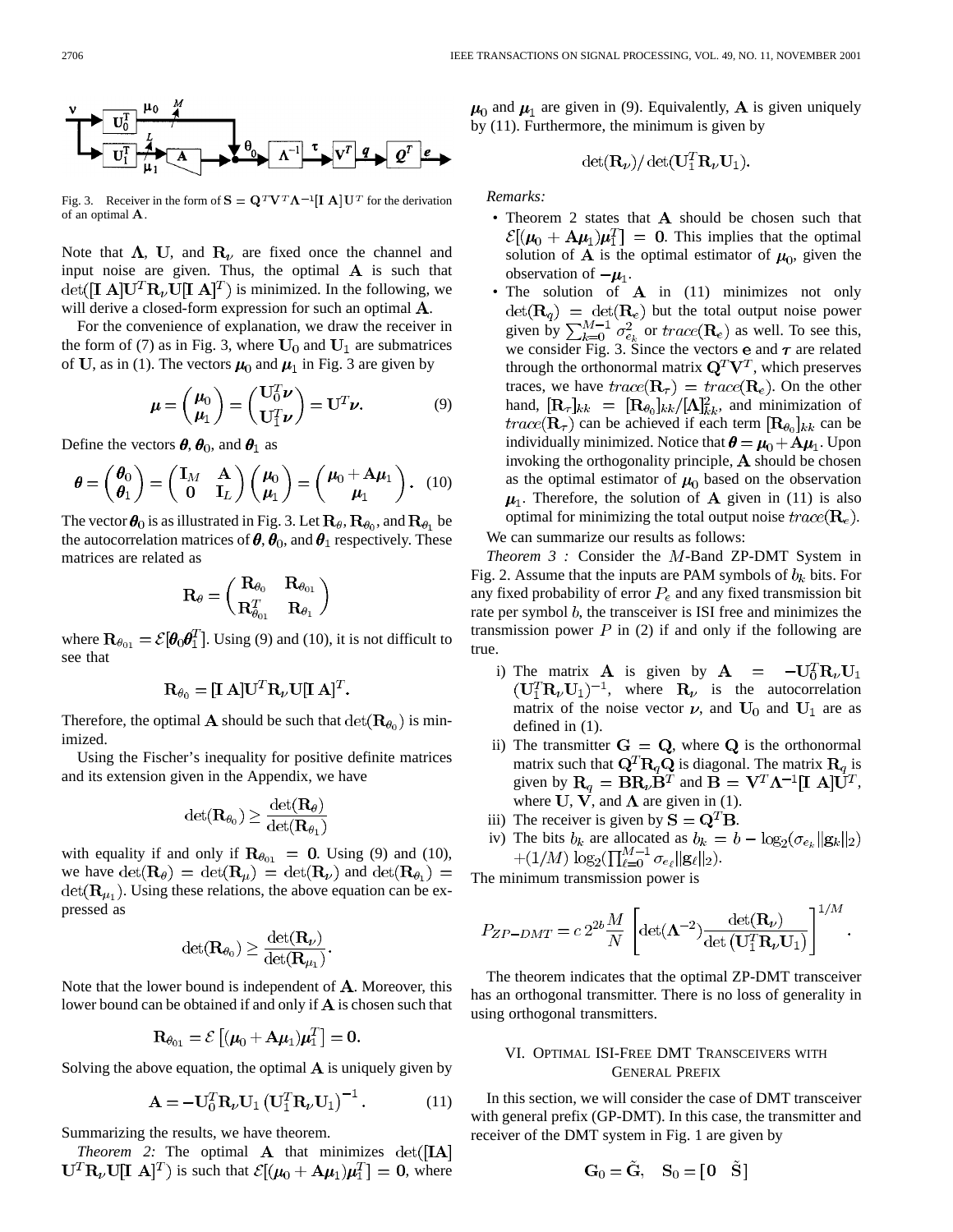where  $\tilde{G}$ , 0, and  $\tilde{S}$  are of dimensions  $(M+L)$  by  $M$ ,  $M$  by  $L$ , and  $M$  by  $M$ , respectively. Note that the ZP-DMT system is not a special case of the GP-DMT system. The first  $L$  columns of the receiver  $S_0$  in GP-DMT systems are constrained to be zeros, whereas those of  $S_0$  in ZP-DMT systems are not constrained. Due to the zero columns, the GP-DMT system is also known as the *leading-zero* DMT [3]. In the special case of cyclic prefix, the first  $L$  rows of  $G$  will be the same as its last  $L$  rows. Using a technique similar to that given in Section II, Fig. 1 can be redrawn as Fig. 4, where the matrix  $\tilde{C}$  is an M by N upper triangular Toeplitz matrix given by

$$
\tilde{\mathbf{C}} = \begin{pmatrix} c_L & c_{L-1} & \cdots & c_0 & 0 & \cdots & 0 \\ 0 & c_L & c_{L-1} & \cdots & c_0 & \cdots & 0 \\ \vdots & \vdots & \ddots & \ddots & & \ddots & \vdots \\ 0 & \cdots & 0 & c_L & c_{L-1} & \cdots & c_0 \end{pmatrix}.
$$

Comparing the above equation with the expression of  $C$  in (2), one realizes that the two channel matrices are related by  $\dot{C} =$  $\mathbf{J}_M \mathbf{C}^T \mathbf{J}_N$ , where  $\mathbf{J}_k$  is the k by k reversal matrix. Therefore, the SVD of  $\tilde{\mathbf{C}}$  can be expressed as

$$
\tilde{\mathbf{C}} = \tilde{\mathbf{U}} \begin{bmatrix} \mathbf{\Lambda} & \mathbf{0} \end{bmatrix} \underbrace{\begin{pmatrix} \mathbf{V}_0 \\ \tilde{\mathbf{V}}_1 \end{pmatrix}}_{\tilde{\mathbf{V}}} \tag{12}
$$

where  $\tilde{\mathbf{U}} = \mathbf{J}_M \mathbf{V}^T$  and  $\tilde{\mathbf{V}} = \mathbf{U}^T \mathbf{J}_N$  are unitary matrices of dimensions  $M$  by  $M$  and  $N$  by  $N$ , respectively. Notice that the noise vector  $\tilde{\nu}$ , which was obtained by blocking the channel noise  $\nu(n)$ , is of dimensions  $M \times 1$ . Using an approach similar to that in Section II, we can get the following theorem for ISI-free GP-DMT systems.

*Theorem 4—Parameterization of ISI-Free GP-DMT Systems:* The block-based DMT system with a general prefix in Fig. 4 is ISI free if and only if the transmitter and receiver satisfy the following.

- i)  $\hat{S}$  is an  $M \times M$  nonsingular matrix.
- ii)  $\tilde{G} = \tilde{B}\tilde{S}^{-1}$ , where  $\tilde{B} = \tilde{V}^{T}(\frac{I}{\lambda})\Lambda^{-1}\tilde{U}^{T}$ , for an arbitrary  $L \times M$  matrix  $\dot{\mathbf{A}}$ .

Using a derivation that is similar to that in Section III, one will find that the transmission power can be expressed as

$$
\tilde{P} = \frac{1}{N} \sum_{k=0}^{M-1} \sigma_{x_k}^2 ||\tilde{\mathbf{g}}_k||_2^2
$$
\n(13)

where  $\|\tilde{\mathbf{g}}_k\|_2^2 = \sum_{\ell=0}^{M-1} [\tilde{\mathbf{G}}]_{\ell k}^2$  is the energy of the *k*th column of  $G$ . For a given probability of error and average bit rate , the bits  $b_k$  can be optimally allocated to minimize the above arithmetic mean. Under the optimal bit allocation, the transmission power becomes

$$
\tilde{P}_{opt, bit} = \frac{cM}{N} 2^{2b} \prod_{k=0}^{M-1} \left( \tilde{\sigma}_{e_k}^2 ||\tilde{\mathbf{g}}_k||_2^2 \right)^{1/M} \tag{14}
$$

where  $\tilde{\sigma}_{e_k}^2$  is the variance of the output noise at the kth band. From the above expression, we see that under the optimal bit allocation, the transmission power  $P_{opt, bit}$  depends on the transceiver. In the ISI-free solutions of Theorem 4, we are free to



Fig. 4. Matrix representation of DMT systems with a general prefix.

choose any  $L \times M$  matrix  $\mathbf{A}$  and  $M \times M$  nonsingular matrix  $\mathbf{S}$ . In the following, these two matrices are optimized to minimize the transmission power  $P_{opt, bit}$ .

*Optimal*  $\tilde{S}$ : The transmission power  $\tilde{P}_{opt, bit}$  in (14) can be rewritten as

 $\tilde{P}_{opt. bit}$ 

$$
=c\frac{M}{N}\,2^{2b}\left(\prod_{k=0}^{M-1}\left[\tilde{\mathbf{S}}^{-T}\tilde{\mathbf{B}}^T\tilde{\mathbf{B}}\tilde{\mathbf{S}}^{-1}\right]_{kk}\left[\tilde{\mathbf{S}}\tilde{\mathbf{R}}_\nu\tilde{\mathbf{S}}^T\right]_{kk}\right)^{1/M}
$$

where  $\mathbf{\hat{R}}_{\nu}$  is the  $M \times M$  autocorrelation matrix of the channel noise  $\nu(n)$  in Fig. 1. As both  $\tilde{\mathbf{R}}_{\nu}$  and  $\tilde{\mathbf{B}}^T \tilde{\mathbf{B}}$  are positive semidefinite, we can apply the Hadamard inequality to obtain

$$
\tilde{P}_{opt, bit} \ge c2^{2b} \frac{M}{N} \left[ \det \left[ \tilde{\mathbf{S}}^{-T} \tilde{\mathbf{B}}^{T} \tilde{\mathbf{B}} \tilde{\mathbf{S}}^{-1} \right] \det \left[ \tilde{\mathbf{S}} \tilde{\mathbf{R}}_{\nu} \tilde{\mathbf{S}}^{T} \right] \right]^{1/M}
$$
\n
$$
= c2^{2b} \frac{M}{N} \left[ \det \left[ \tilde{\mathbf{B}}^{T} \tilde{\mathbf{B}} \right] \det \left[ \tilde{\mathbf{R}}_{\nu} \right] \right]^{1/M}
$$
\n
$$
\stackrel{\triangle}{=} \tilde{P}_{opt, bit, \tilde{\mathbf{S}}}.
$$
\n(15)

Note that the lower bound  $\hat{P}_{opt, bit, \tilde{S}}$  is independent of the receiver  $\tilde{\mathbf{S}}$ , and it is achieved if and only if the receiver  $\tilde{\mathbf{S}}$  simultaneously satisfies the following two conditions.

i)  $\tilde{\mathbf{S}} \tilde{\mathbf{R}}_{\nu} \tilde{\mathbf{S}}^T$  is diagonal.

ii)  $\tilde{S}^{-T} \tilde{B}^T \tilde{B} \tilde{S}^{-1}$  is diagonal; that is,  $\tilde{G}^T \tilde{G}$  is diagonal. To derive such an optimal  $\tilde{S}$ , we first decompose  $\tilde{R}_{\nu}$  as

$$
\tilde{\mathbf{R}}_{\nu} = \mathbf{T} \mathbf{D} \mathbf{T}^T = \left( \mathbf{T} \mathbf{D}^{1/2} \mathbf{T}^T \right) \left( \mathbf{T} \mathbf{D}^{1/2} \mathbf{T}^T \right) = \tilde{\mathbf{R}}_{\nu}^{1/2} \tilde{\mathbf{R}}_{\nu}^{1/2}
$$

for some unitary matrix  $T$  and some diagonal matrix  $D$  with non-negative entries. To avoid degenerate cases, we assume  $\hat{\mathbf{R}}_{\nu}$ is positive definite so that  $\tilde{R}_{\nu}^{1/2}$  is invertible. Using the above decomposition, it is not difficult to see that Condition i) is satisfied if S has the following form:

$$
\tilde{\mathbf{S}} = \tilde{\mathbf{Q}} \tilde{\mathbf{R}}_{\mathrm{u}}^{-1/2}
$$

where  $\dot{Q}$  is any M by M unitary matrix. Substituting the above expression into Condition ii), one can show that Condition ii) is satisfied if the unitary matrix  $\dot{Q}$  diagonalizes the positive semidefinite matrix

$$
\tilde{\mathbf{R}}_{\nu}^{1/2}\tilde{\mathbf{B}}^T\tilde{\mathbf{B}}\tilde{\mathbf{R}}_{\nu}^{1/2}.
$$

Therefore, we conclude that the lower bound  $\tilde{P}_{opt, bit, \tilde{S}}$  given in (15) is achievable. Note that once the channel and noise are given, this bound depends only on  $B$ , whose only free parameter is the matrix  $A$ . In what follows, we will optimize  $\overline{A}$  so that this lower bound is minimized.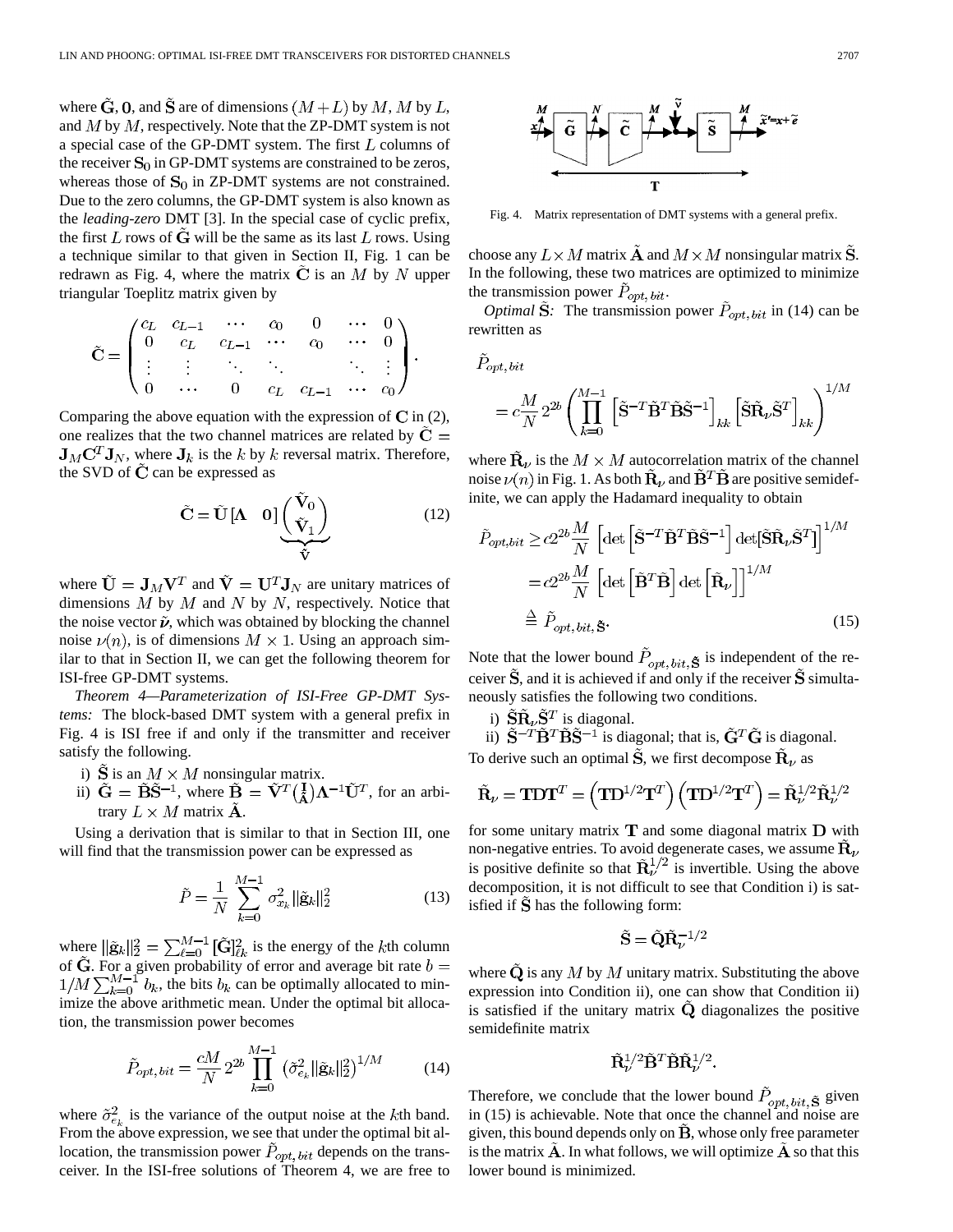*Optimal*  $\tilde{A}$ : From the expression of  $\tilde{P}_{opt, bit, \tilde{S}}$  in (15), we see that the matrix  $\tilde{A}$  should be chosen such that  $\det[\tilde{B}^T\tilde{B}]$  is minimized. Using the fact that  $\tilde{\mathbf{B}} = \tilde{\mathbf{V}}^T(\frac{\mathbf{I}}{\tilde{\mathbf{A}}})\mathbf{\Lambda}^{-1}\tilde{\mathbf{U}}^T$ , where  $\tilde{\mathbf{U}}$ and  $\hat{V}$  are square unitary matrices defined in (12), we have

$$
\det\left[\tilde{\mathbf{B}}^T\tilde{\mathbf{B}}\right] = \det[\mathbf{\Lambda}^{-2}]\det\left[\mathbf{I} + \tilde{\mathbf{A}}^T\tilde{\mathbf{A}}\right].
$$

As  $\tilde{A}^T \tilde{A}$  is positive semidefinite, it can be verified that

$$
\det\left[\tilde{\mathbf{B}}^T\tilde{\mathbf{B}}\right] \geq \det[\mathbf{\Lambda}^{-2}].
$$

Equality holds if and only if  $\tilde{A} = 0$ . In this case, the optimal transmitter is given by

$$
\tilde{\mathbf{G}}=\tilde{\mathbf{V}}_{0}^{T}\mathbf{\Lambda}^{-1}\tilde{\mathbf{U}}^{T}\tilde{\mathbf{S}}^{-1}
$$

where  $\hat{S}$  is the optimal receiver derived in the previous subsection. Summarizing all the results in this section, we have the following theorem.

*Theorem 5:* Consider the M-band GP-DMT system in Fig. 4. Assume that the inputs are PAM symbols of  $b_k$  bits. For any fixed probability of error  $P_e$  and any fixed transmission bit rate per symbol  $b$ , the transceiver is ISI free and minimizes the transmission power  $\tilde{P}$  in (13) if and only if the following are true.

- i) The matrix  $\tilde{\mathbf{B}} = \tilde{\mathbf{V}}_0^T \mathbf{\Lambda}^{-1} \tilde{\mathbf{U}}^T$ , where  $\tilde{\mathbf{U}}$  and  $\tilde{\mathbf{V}}_0$  are defined in (12).
- ii) The receiver is given by  $\tilde{S} = \tilde{Q} \tilde{R}_{\nu}^{-1/2}$ , where  $\tilde{R}_{\nu}$ is the  $M \times M$  autocorrelation matrix of the noise vector  $\nu$ , and  $\tilde{Q}$  is the unitary matrix that diagonalizes  $(\tilde{\mathbf{R}}_1^{1/2} \tilde{\mathbf{B}}^T \tilde{\mathbf{B}} \tilde{\mathbf{R}}_1^{1/2}).$
- iii) The transmitter  $\tilde{G} = \tilde{B}\tilde{S}^{-1}$ .
- iv) The bits  $b_k$  are allocated as .

The minimum transmission power is

$$
P_{GP-DMT} = c2^{2b} \frac{M}{N} \left[ \det(\mathbf{\Lambda}^{-2}) \det(\tilde{\mathbf{R}}_{\nu}) \right]^{1/M}
$$

*Remarks:*

- 1) For the inequality to hold in (15), Conditions i) and ii) should hold simultaneously. Condition i) means that the receiver  $\tilde{S}$  decorrelates the noise vector. Condition ii) implies that the transmitter  $\tilde{G}$  is orthogonal. Therefore, in GP-DMT systems, there is no loss of generality in using orthogonal transmitters.
- 2) In GP-DMT systems, nonzero prefix samples are padded at the beginning of every  $M$  samples. There is inter-block-interference (IBI) in the received signal due to the channel. To remove IBI, the receiver retains only  $M$  samples of each block. Although the transmitter sends out N samples for each input  $M$  symbols, the receiver use only  $M$  samples for decoding. On the other hand, in ZP-DMT systems, zeros are padded at the end of every  $M$  samples. After passing through the channel, samples are spread to nonoverlapping blocks of length  $N$ . As there is no IBI, all the  $N$  samples can be used for decoding. There are more observations than unknowns;

the dimension of the signal subspace is  $M$ , whereas the received signal has dimension  $N = M + L$ . The eigenstructure of the signal subspace can be exploited to our advantage in ZP-DMT systems. Therefore, the performance of the ZP-DMT systems is generally better than that of the GP-DMT system, as we will see later. However, as ZP-DMT and GP-DMT systems are two different classes of DMT systems, it is possible to construct toy examples (see Section VIII) such that the GP-DMT system is better.

*Special Case—Cyclic Prefix:* In the commonly used case of cyclic prefix, the transmitter has the form

$$
\tilde{\mathbf{G}} = \begin{pmatrix} \mathbf{0} & \mathbf{I}_L \\ \mathbf{I}_M \end{pmatrix} \tilde{\mathbf{G}}_M \tag{16}
$$

where  $G_M$  is some M by M nonsingular matrix. Using (12), the ISI-free condition becomes

$$
\check{\mathbf{S}}\underbrace{\tilde{\mathbf{C}}\binom{\mathbf{0}}{\mathbf{I}_M}}_{\check{\mathbf{C}}_{cyc}}\tilde{\mathbf{G}}_M=\mathbf{I}.
$$

Observe that the matrix  $\tilde{C}_{cyc}$  is circulant, with the first column given by  $(c_0 \nc_1 \nc_1 \nc_2 \nc_3 \nc_4 \nc_5 \nc_6 \nc_7 \nc_8 \nc_9 \nc_9 \nc_1 \nc_1 \nc_1 \nc_2 \nc_3 \nc_5 \nc_7 \nc_8 \nc_9 \nc_1 \nc_1 \nc_1 \nc_2 \nc_3 \nc_4 \nc_5 \nc_6 \nc_7 \nc_8 \nc_9 \nc_1 \nc_1 \nc_2 \nc_3 \nc_4 \nc_5 \nc_6 \nc_7 \nc_8 \nc_9 \nc_1 \nc_1 \nc_2 \nc_3 \nc_4 \nc_5 \nc_6 \nc_7 \nc_8 \nc_9 \nc_1$ diagonalized using a DFT matrix, and the eigenvalues are the  $M$ -point DFT of the channel impulse response. It is not guaranteed to be nonsingular; it is singular if the channel has zeros at  $e^{j2k\pi/M}$  for some integer k. Let us assume that  $\ddot{C}_{cyc}$  is nonsingular, and let

$$
\tilde{\mathbf{B}}_{cyc} = \binom{\mathbf{0} \; \mathbf{I}_L}{\mathbf{I}_M} \tilde{\mathbf{C}}_{cyc}^{-1}.
$$

For any nonsingular  $\hat{S}$ , the transmitter that achieves the ISI-free condition is given by  $\tilde{G} = \tilde{B}_{cyc} \tilde{S}^{-1}$ . Note that in the cyclic prefix case, once the channel  $\tilde{C}$  is given, the matrix  $\tilde{B}_{cyc}$  is fixed. The only free parameter in an ISI-free DMT system with cyclic prefix is the nonsingular matrix  $S$ . By repeating the earlier optimization process, we can obtain the optimal ISI-free DMT system with cyclic prefix as follows:

*Theorem 6:* Consider Fig. 4. Suppose that the ISI-free DMT system with cyclic prefix exists. In this case, its transmitter of the cyclic prefix DMT system has the form of (16). Assume that the inputs are PAM symbols of  $b_k$  bits. For any fixed probability of error  $P_e$  and any fixed transmission bit rate per symbol  $b$ , the transceiver is ISI free and minimizes the transmission power  $P$ in (13) if and only if the following are true.

- i) The receiver is given by  $S = QR_{\nu}^{-1/2}$ , where  $R_{\nu}$  is the autocorrelation matrix of the noise vector  $\tilde{\nu}$ , and Q is the unitary matrix that diagonalizes  $(\tilde{\mathbf{R}}_1^{1/2} \tilde{\mathbf{B}}_{cuc}^T \tilde{\mathbf{B}}_{cyc} \tilde{\mathbf{R}}_1^{1/2}).$
- ii) The transmitter is  $\tilde{\mathbf{G}} = \mathbf{B}_{cyc} \mathbf{S}^{-1}$ .
- iii) The bits  $b_k$  are allocated as  $b_k = b \log_2(\tilde{\sigma}_{e_k} || \tilde{\mathbf{g}}_k ||_2)$  $+(1/M)\log_2(\prod_{\ell=0}^{M-1}\widetilde{\sigma}_{e_\ell}\|\widetilde{\mathbf{g}}_\ell\|_2).$

The minimum transmission power is

$$
P_{CYC\text{-}DMT} = c2^{2b} \frac{M}{N} \left[ \det \left[ \tilde{\mathbf{B}}_{cyc}^T \tilde{\mathbf{B}}_{cyc} \right] \det \left[ \tilde{\mathbf{R}}_{\nu} \right] \right]^{1/M}.
$$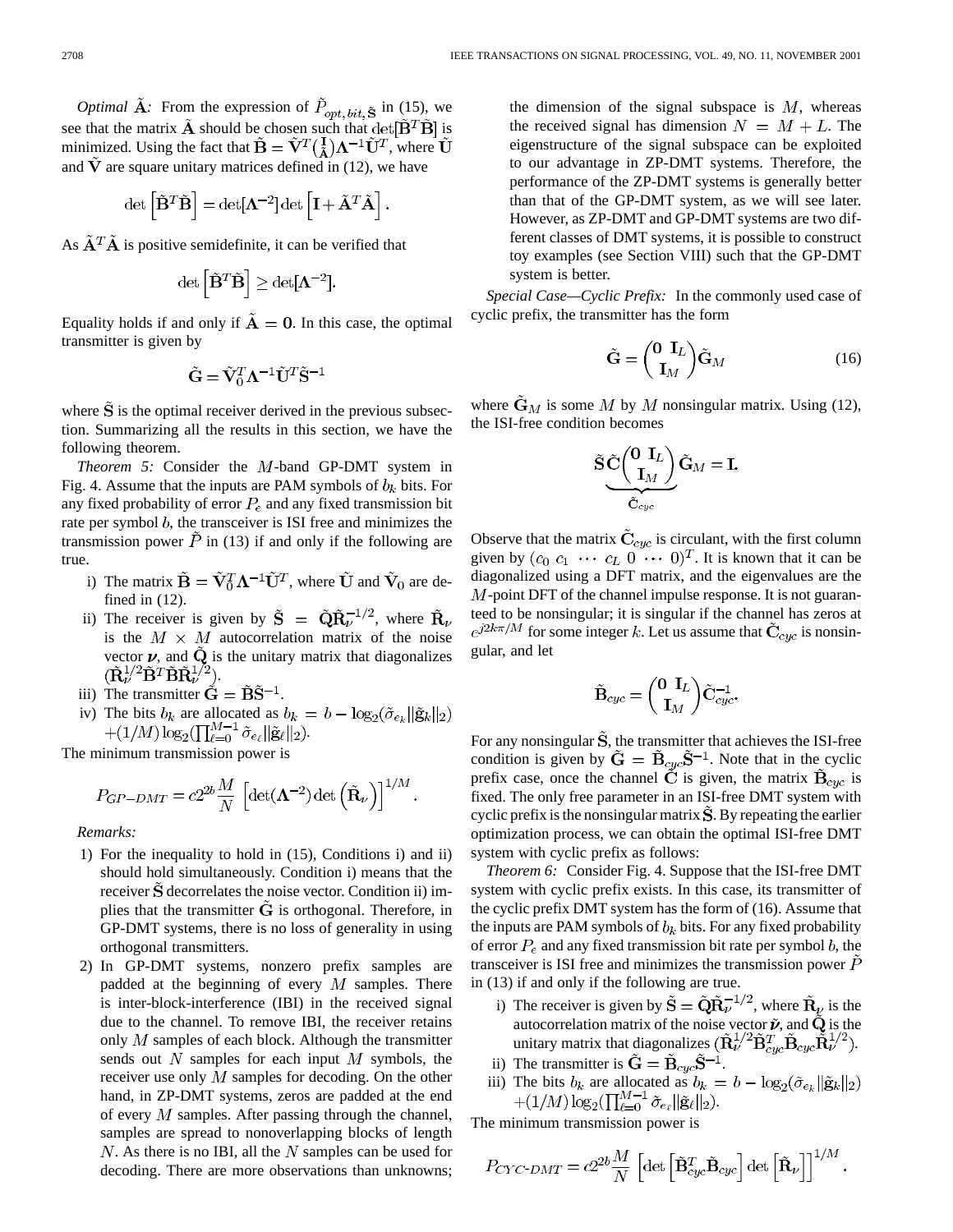## *Remarks:*

- 1) As cyclic prefix is a special case of a general one, we can immediately conclude that the performance  $P_{GP-DMT} \leq P_{CYC-DMT}$ . The gain can be substantial, as will be demonstrated by the example in Section VIII.
- 2) The conventional DFT-based DMT systems belong to the class of GP-DMT with cyclic prefix. The receiver  $S$  is  $\widetilde{\mathbf{S}} = \mathbf{W}\widetilde{\mathbf{C}}_{cyc}^{-1}$ , where **W** is the  $M \times M$  DFT matrix. Because  $\tilde{C}_{cyc}^{-1}$  is also circulant, one can verify that  $\tilde{S} =$  $\Sigma^{-1}$ W, where  $\Sigma$  is a diagonal matrix. The diagonal entries of  $\Sigma$  are the M-point DFT of the channel impulse response. As  $P_{CYC-DMT}$  achieves the minimum transmission power among the class of DMT systems with a cyclic prefix, we have  $P_{GP\text{-}DMT} \leq P_{CYC\text{-}DMT} \leq P_{DFT}$ . In fact,  $P_{CYC-DMT}$  can be much smaller than  $P_{DFT}$ , as we will see later.

# VII. COMPARISON OF DIFFERENT DMT SYSTEMS WITH ZERO PADDING

The design of optimal transceiver for a given channel with additive colored noise is considered in [3]. The measure of optimality and the problem addressed therein are different from here. For a given input autocorrelation matrix and transmission power, the authors derive the optimal transceiver that minimizes the total output noise power, but bit allocation is not considered, and the solution is not ISI free. In [4], information rate as a measure of optimality is considered. The DMT transceiver that maximizes the mutual information between the transmitted block and the received blocked is developed. However, the resulting transceiver may not be optimal for all encoding schemes. This is demonstrated in the example shown in [4]; the DFT-based DMT system with QAM symbols compares favorably with the information rate maximized DMT system in some cases.

In this section, we will show that the optimal ZP-DMT has a very nice connection to the systems proposed in [5] and [2]. All three systems belong to the class of ISI-free DMT systems with zero padding. We will show that the optimal ZP-DMT transceiver always outperforms these two systems, except in degenerated cases when they have the same performance. We will give the conditions when the optimal ZP-DMT transceiver reduces to the system in [5] and the vector coding system in [2].

The DMT systems with orthogonal transmitters in [5] and the vector coding systems in [2] are both ISI free. According to Theorem 1, they can be described in terms of the matrices  $A$ and  $G$ . The DMT transceiver proposed in [5] has an orthogonal transmitter with

$$
A = 0, \quad \text{and} \quad G = Q
$$

where Q is the orthonormal matrix such that  $\mathbf{Q}^T \mathbf{R}_q \mathbf{Q}$  is diagonal. Under optimal bit allocation, the transmission power  $P_{[5]}$ in this case is [5],

$$
P_{\left[\tilde{5}\right]} = c2^{2b} \frac{M}{N} \left[ \det \left( \mathbf{\Lambda}^{-2} \right) \det(\mathbf{R}_{\mu_0}) \right]^{1/M}
$$

The vector coding transceiver proposed in [2] has

$$
A = 0, \text{ and } G = V^T.
$$

Under optimal bit allocation, one can verify that the transmission power  $P_{VC, [2]}$  of the vector coding transceiver is [2]

$$
P_{VC,[2]} = c2^{2b} \frac{M}{N} \left[ \det(\mathbf{\Lambda}^{-2}) \prod_{k=0}^{M-1} [\mathbf{R}_{\mu_0}]_{kk} \right]^{1/M}
$$

Let us compute the ratio  $P_{ZP\text{-}DMT}/P_{VC, [2]}$ 

$$
\frac{P_{ZP\text{-}DMT}}{P_{VC,[2]}} = \left(\frac{\det(\mathbf{R}_{\mu})}{\det(\mathbf{R}_{\mu_1})\prod\limits_{k=0}^{M-1}[\mathbf{R}_{\mu_0}]_{kk}}\right)^{1/M}
$$
\n
$$
= \underbrace{\left(\frac{\det(\mathbf{R}_{\nu})}{\det(\mathbf{R}_{\mu_0})\det(\mathbf{R}_{\mu_1})}\right)^{1/M}}_{P_{ZP\text{-}DMT}/P_{[5]}} \cdot \left(\frac{\det(\mathbf{R}_{\mu_0})}{\prod\limits_{k=0}^{M-1}[\mathbf{R}_{\mu_0}]_{kk}}\right)^{1/M}
$$
\n
$$
\cdot \left(\frac{\det(\mathbf{R}_{\mu_0})}{\prod\limits_{k=0}^{M-1}[\mathbf{R}_{\mu_0}]_{kk}}\right)^{1/N}
$$

The above equation gives the precise connection between  $P_{ZP-DMT}$  and  $P_{[5]}$ , as well as between  $P_{[5]}$  and  $P_{VC,[2]}$ .

i) Comparison of  $P_{ZP\text{-}DMT}$  and  $P_{[5]}$ : The ratio  $P_{ZP\text{-}DMT}/P_{[5]} \leq 1$  with equality if and only if  $\mu_0$  and  $\mu_1$  are uncorrelated,  $\mathcal{E}[\mu_0 \mu_1^T] = 0$ . To see this, let us consider the autocorrelation matrix of the vector  $\mu$ defined in (9)

$$
\mathbf{R}_{\mu} = \begin{pmatrix} \mathbf{R}_{\mu_0} & \mathcal{E}[\mu_0 \mu_1^T] \\ \mathcal{E}[\mu_0 \mu_1^T]^T & \mathbf{R}_{\mu_1} \end{pmatrix}
$$

Using Fischer's inequality (see the Appendix), one can see that  $\det(\mathbf{R}_{\nu}) = \det(\mathbf{R}_{\mu}) \leq \det(\mathbf{R}_{\mu_0}) \det(\mathbf{R}_{\mu_1}).$ Equality holds if and only if  $\mathcal{E}[\mu_0 \mu_1^T] = 0$ . The improvement of  $P_{ZP\text{-}DMT}$  over  $P_{[5]}$  comes from the exploitation of the signal subspace or the flexibility in the design of  $A$  for the left inverse of  $C$ .

- ii) Comparison of  $P_{[5]}$  and  $P_{VC,[2]}$ : Using the Hadamard inequality, the ratio  $P_{[5]}/P_{VC, [2]} \leq 1$  with equality if and only if  $\mathbf{R}_{\mu_0}$  is a diagonal matrix, i.e., elements of  $\mu_0$ are uncorrelated. The gain is from the decorrelation of the noise vector  $\mu_0$ . There is no improvement if elements of  $\mu_0$  are not correlated.
- iii) Comparison of  $P_{ZP\text{-}DMT}$  and  $P_{VC,[2]}$ . The ratio  $P_{ZP\text{-}DMT}/P_{VC,[2]} \leq 1$  with equality if and only if  $\mu_0$ and  $\mu_1$  are uncorrelated, and  $\mathbf{R}_{\mu_0}$  is a diagonal matrix.

When the channel noise  $\nu(n)$  is additive white Gaussian noise (AWGN), the elements of the noise vector  $\nu$  are uncorrelated. The autocorrelation matrix  $\mathbf{R}_{\nu} = \sigma_{\nu}^2 \mathbf{I}_M$  is the identity matrix, except for a scalar. The vector  $\mu_0$  and  $\mu_1$  are obtained from  $\nu$  through the orthonormal transformation  $U^T$ . Therefore,  $\mu_0$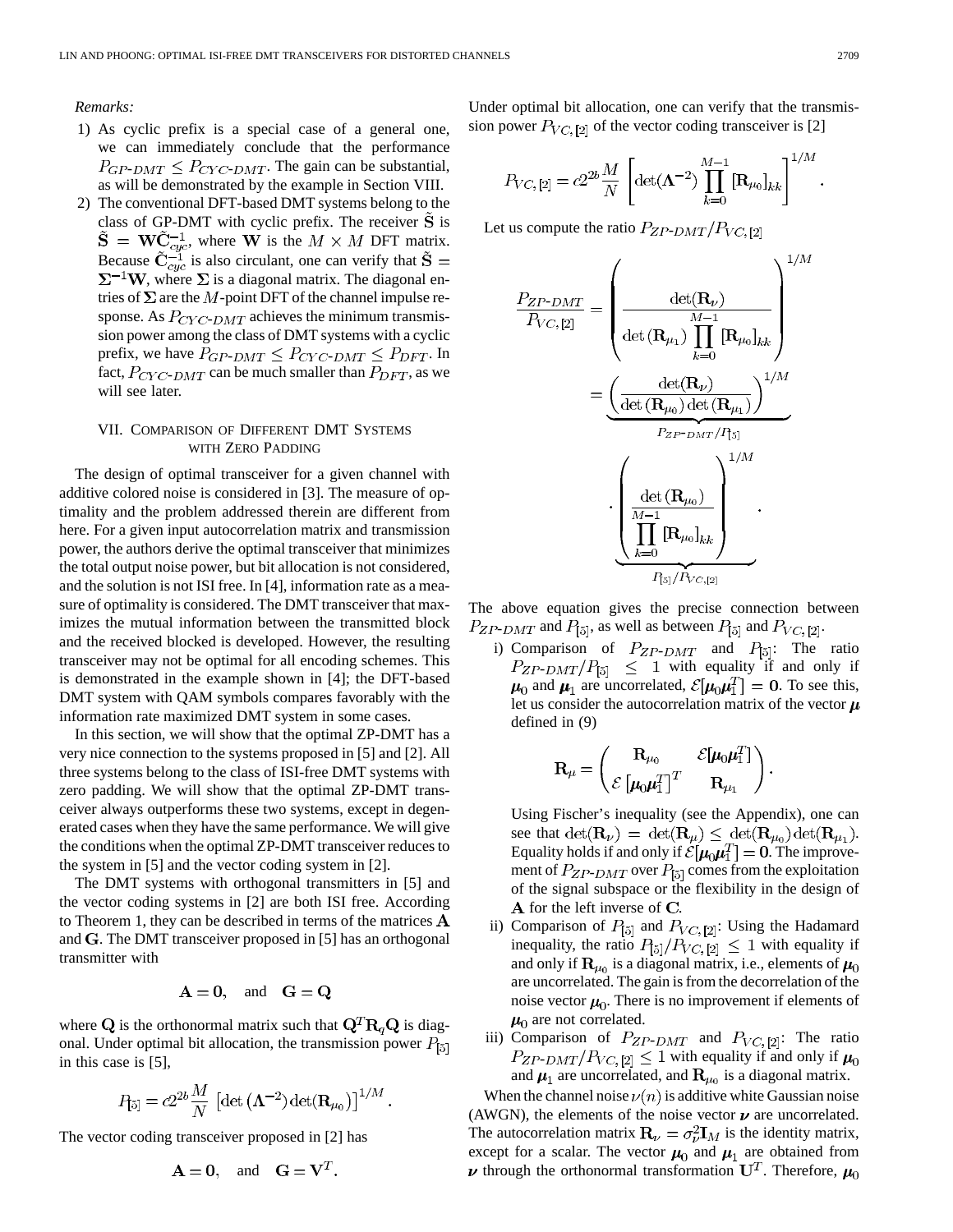

Fig. 5. (a) Frequency response of the channel  $|C(e^{j\omega})|$ . (b) Power spectrum of the channel noise  $\nu(n)$ .

and  $\mu_1$  are uncorrelated, and moreover,  $\mathbf{R}_{\mu_0}$  and  $\mathbf{R}_{\mu_1}$  are diagonal. In this case,  $P_{ZP\text{-}DMT} = P_{[5]} = P_{VC, [2]}$ , and the optimal transceiver reduces to the vector coding solution given in [2]. Notice that in applications such as DSL, the channel model of LTI filter  $C(z)$  plus additive noise  $\nu(n)$  in Fig. 1 is usually obtained after time domain equalization;  $C(z)$  is the equalized channel, and  $\nu(n)$  is the noise after equalization. Even if the original channel noise is white, the equalized noise  $\nu(n)$  can be colored.

#### VIII. EXAMPLES

For the first two examples, the channel  $C(z)$  and power spectrum for the colored noise  $\nu(n)$  used are shown in Fig. 5(a) and (b). These parameters are obtained from a typical ADSL environment. The channel  $C(z)$  in this case is the equivalent channel after time domain equalization, and  $C(z)$  has order  $L = 4$ . The bit error rate  $P_e = 10^{-6}$  and average bit rate per sample is  $R_b = (M/N)b = 2$ .

*Example 1—DMT Systems with a Nonzero Prefix:* Fig. 6(a) shows the results of the three prefix DMT systems considered in Section VI:

- 1) optimal prefix system  $P_{GP-DMT}$ ;
- 2) system with cyclic prefix  $P_{CYC-DMT}$ ;
- 3) DFT-based DMT system with cyclic prefix  $P_{DFT}$ .

The results are shown for  $M = 10$  to 50. As a comparison, the result of  $P_{ZP\text{-}DMT}$  is also shown in the plot. The optimal GP-DMT systems has approximately 2.5 to 5 dB gain over the conventional DFT-based systems; the gain of  $P_{GP-DMT}$  over



Fig. 6. (a) Performance comparison of DMT systems with a prefix. (b) Performance comparison of DMT systems with zero padding.

 $P_{CYC-DMT}$  is approximately 1 dB for  $M = 10$ . In both cases, the gain is larger for small  $M$ . In addition, we can see that the zero-padding ZP-DMT system performs better than the generalprefix system.

*Example 2—DMT Systems with Zero Padding:* Fig. 6(b) compares the three zero-padding DMT systems:

- 1)  $P_{ZP\text{-}DMT}$ ;
- 2)
- 3)  $P_{VC,[2]}$ .

 $P_{GP-DMT}$  is also shown in the plot for comparison. Note that  $P_{ZP\text{-}DMT}$  is approximately 5 dB smaller than  $P_{VC, [2]}$ , and  $P_{[5]}$  is 4–5 dB smaller than  $P_{VC,[2]}$ . The transmission power  $P_{ZP-DMT}$  is 0.5–2 dB less than  $P_{[5]}$ , depending on M. The gain of  $P_{[5]}$  over  $P_{VC,[2]}$  comes from the decorrelation of the noise vector. The gain of  $P_{ZP\text{-}DMT}$  over  $P_{[5]}$  comes from the exploitation of the eigenstructure of the signal subspace. The improvement is more significant for small number of bands  $M$ . When  $M$  is large, the gap becomes smaller. This is because, for large  $M$ , the dimension  $M$  of signal subspace is almost as large as the dimension  $N$  of the received signal.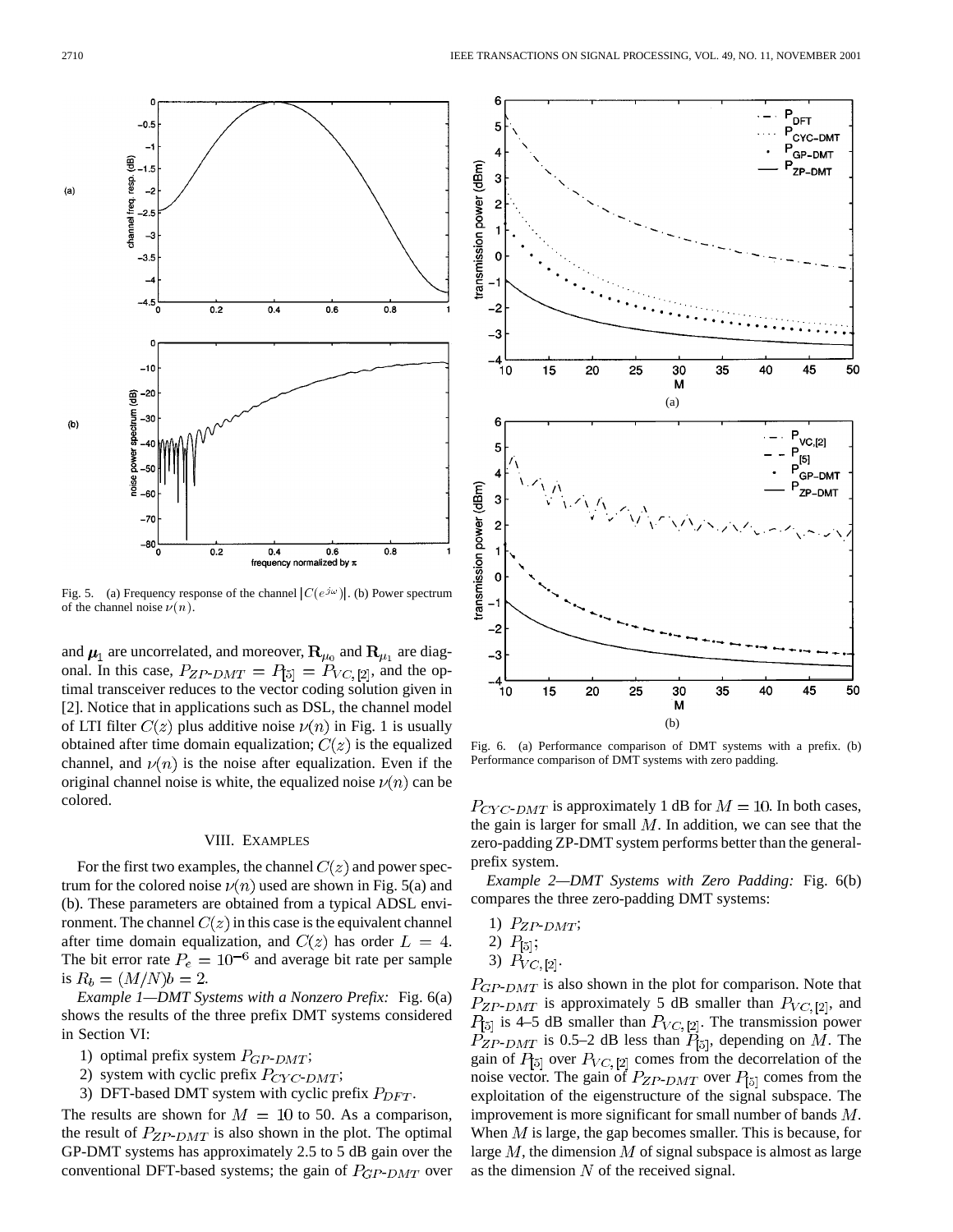

Fig. 7. Toy example. Performance comparison of  $P_{GP-DMT}$ ,  $P_{ZP-DMT}$ ,  $P_{[5]}$ , and  $P_{VC,[2]}$ .

In most cases, the ZP-DMT system outperforms the *GP-DMT* system as in the above example, and the curve  $P_{GP-DMT}$  is very close to the curve  $P_{\lbrack 5]}$ . However, the ZP-DMT system is not always better than the GP-DMT system; the two curves  $P_{GP\text{-}DMT}$  and  $P_{[5]}$  are not necessarily close. Consider the following toy example.

*Example 3—Toy Example:* Consider the channel  $C(z)$  =  $1+2z^{-1}+z^{-2}$  and the channel noise  $\nu(n)$  with power spectrum  $S_{\nu}(e^{j\omega}) = |C(e^{j\omega})|^2$ . The results of  $P_{GP-DMT}$  and the three zero-padding systems  $P_{ZP\text{-}DMT}$ ,  $P_{[5]}$ , and  $P_{VC,[2]}$  are shown in Fig. 7. In this toy example,  $P_{GP-DMT}$  is better than  $P_{ZP-DMT}$  and significantly better than  $P_{[\tilde{o}]}$  and  $P_{VC,[2]}$ . The three zero-padding system have  $P_{ZP\text{-}DMT} < P_{[5]} < P_{VC, [2]}$ , as expected from the results shown in Section VII.

## IX. CONCLUDING REMARKS

In this paper, we consider two classes of block-based DMT transceivers: the DMT system with a general prefix (GP-DMT) and the system with zero padding (ZP-DMT). We have shown that for these two classes, the optimal transceivers that minimize the transmission power for a given bit rate and probability of error can be given in closed form. Furthermore, we demonstrate that for both classes, the optimal transceiver has an orthogonal transmitter; there is no loss of generality in using orthogonal transmitters.

## **APPENDIX**

FISCHER'S INEQUALITY FOR MATRICES AND ITS EXTENSION

*Lemma 1 (Fischer's Inequality [13]):* Suppose that

$$
\mathbf{P} = \left( \begin{matrix} \mathbf{A} & \mathbf{B} \\ \mathbf{B}^T & \mathbf{C} \end{matrix} \right)
$$

is a positive definite matrix that is partitioned so that  $A$  and  $C$ are square and nonempty. Then

$$
\det(\mathbf{P}) \le \det(\mathbf{A}) \det(\mathbf{C}).\tag{17}
$$

*Proof:* The proof can be found in [13]. We will repeat it here as the proof will be used in later part of the paper. Letting  $X = -A^{-1}B$ , we have

$$
\det \mathbf{P} = \det \begin{pmatrix} \mathbf{I} & \mathbf{0} \\ \mathbf{X}^T & \mathbf{I} \end{pmatrix} \begin{pmatrix} \mathbf{A} & \mathbf{B} \\ \mathbf{B}^T & \mathbf{C} \end{pmatrix} \begin{pmatrix} \mathbf{I} & \mathbf{X} \\ \mathbf{0} & \mathbf{I} \end{pmatrix}
$$

$$
= \det \begin{pmatrix} \mathbf{A} & \mathbf{0} \\ \mathbf{0} & \mathbf{C} - \mathbf{B}^T \mathbf{A}^{-1} \mathbf{B} \end{pmatrix}
$$

$$
= \det(\mathbf{A}) \det (\mathbf{C} - \mathbf{B}^T \mathbf{A}^{-1} \mathbf{B}).
$$

Note that the matrix  $\mathbf{C} - \mathbf{B}^T \mathbf{A}^{-1} \mathbf{B}$  is positive definite as P is positive definite. Using this and the facts that both  $A$  and  $C$  are positive definite, it is not difficult to show that

$$
\det\left(\mathbf{C} - \mathbf{B}^T \mathbf{A}^{-1} \mathbf{B}\right) \leq \det(\mathbf{C}).
$$

*Lemma 2:* Let  $P$  be the positive definite matrix defined in Lemma 1. Then,  $\det(\mathbf{P}) = \det(\mathbf{A}) \det(\mathbf{C})$  if and only if  $\mathbf{B} =$  $\mathbf{0}$ .

*Proof:* From the proof of Lemma 1, we know that proving Lemma 2 is equivalent to proving the following statement:

$$
let (C – BTA-1B) = det(C)
$$
 (18)

if and only if  $B = 0$ . The *if* part is clear. To show the *only if* part, we first decompose  $\mathbf{C} = \mathbf{E}^{-T} \mathbf{E}^{-1}$  and  $\mathbf{A}^{-1} = \mathbf{F}^{T} \mathbf{F}$ for some positive definite matrices  $E$  and  $F$ . This can always be done as both C and  $A^{-1}$  are positive definite. Using these decompositions, we can rewrite (18) as

$$
\det(\mathbf{I} - (\mathbf{FBE})^T(\mathbf{FBE})) = \det(\mathbf{I}) = 1.
$$
 (19)

Note that the matrix  $(\mathbf{FBE})^T(\mathbf{FBE})$  can be diagonalized by some unitary matrix. Consider its diagonalized form, and let the corresponding diagonal matrix that consists of all the eigenvalues be  $\Lambda = \text{diag}(\lambda_0, \lambda_1, \dots, \lambda_{n-1})$ . Then, we can rewrite (19) as

$$
\det(\mathbf{I} - \mathbf{\Lambda}) = \prod_{i=0}^{n-1} (1 - \lambda_i) = 1.
$$
 (20)

As the matrix  $\mathbf{I} - (\mathbf{FBE})^T(\mathbf{FBE})$  is positive definite and  $(\mathbf{FBE})^T(\mathbf{FBE})$  is positive semi definite, the eigenvalues  $\lambda_i$ must satisfy  $0 \leq \lambda_i < 1$ . Using this, we conclude that (20) holds if and only if  $\lambda_i = 0$  for all i. In other words, (19) holds if and only if  $(FBE) = 0$ . Since **F** and **E** are positive definite matrices, we have  $(FBE) = 0$  if and only if  $B = 0$ .

## **REFERENCES**

- [1] P. S. Chow, J. C. Tu, and J. M. Cioffi, "Performance evaluation of a multichannel transceiver system for ADSL and VHDSL services," *IEEE J. Select. Areas Commun.*, vol. 9, pp. 909–919, Aug. 1991.
- [2] S. Kasturia, J. T. Aslanis, and J. M. Cioffi, "Vector coding for partial response channels," *IEEE Trans. Inform. Theory*, pp. 741–762, July 1990.
- [3] A. Scaglione, G. B. Giannakis, and S. Barbarossa, "Redundant filterbank precoders and equalizers Part I: Unification and optimal designs," *IEEE Trans. Signal Processing*, vol. 47, pp. 1988–2006, July 1999.
- [4] A. Scaglione, S. Barbarossa, and G. B. Giannakis, "Filterbank transceivers optimizing information rate in block transmissions over dispersive channels," *IEEE Trans. Inform. Theory*, vol. 45, pp. 1019–1032, Apr. 1999.